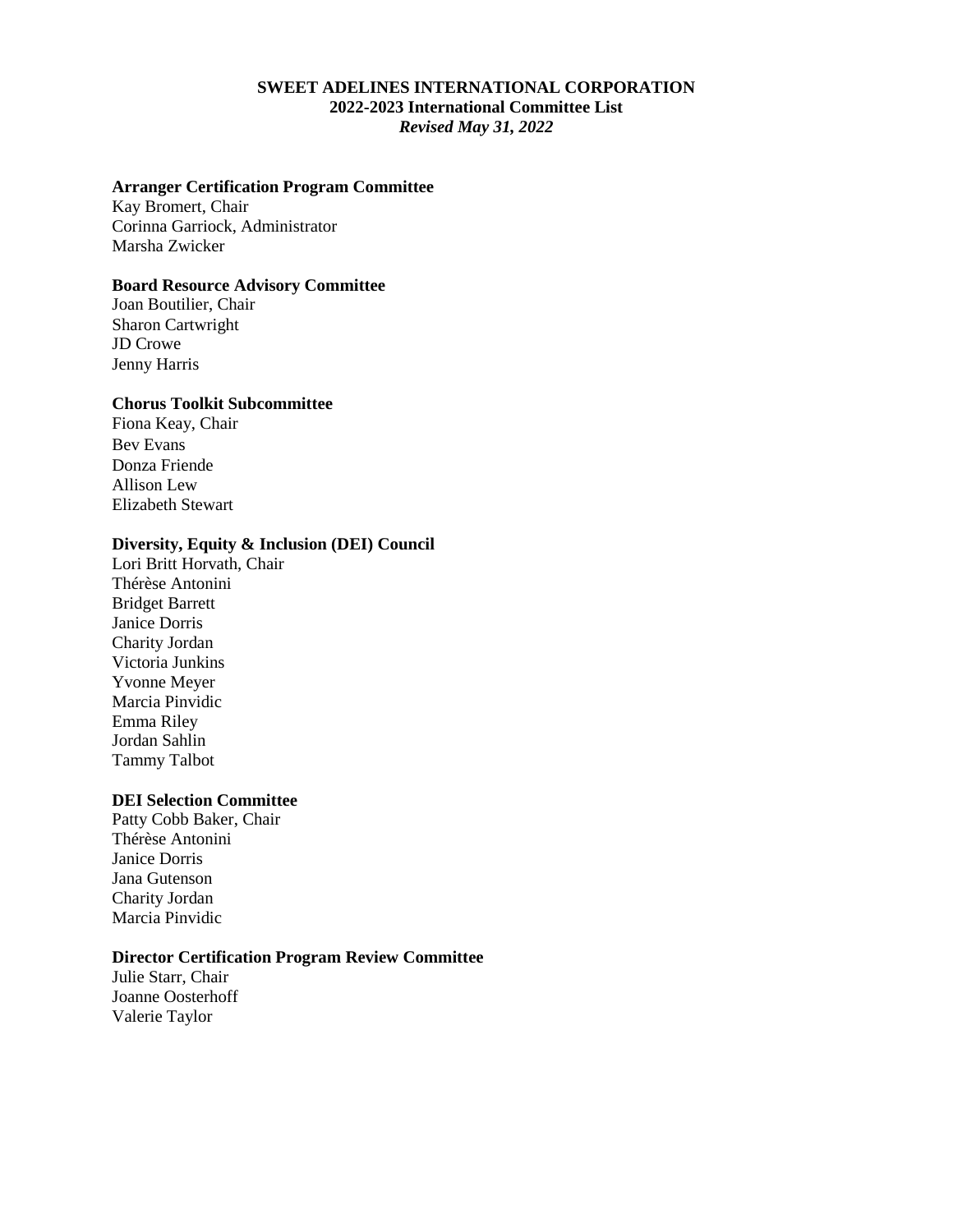### **Editorial Review Board**

Mary Rhea, President-elect Joan Boutilier, EDC Member Elaine Hamilton Michelle Neller Kate Towne

## **Education Direction Committee**

Marcia Pinvidic, Chair Joan Boutilier Betty Clipman Sandy Marron Mary Rhea

## **Executive Committee**

Thérèse Antonini, International President Joan Boutilier, Immediate Past President Mary Rhea, International President-elect Jenny Harris, Secretary Janice McKenna, Treasurer

#### **Finance Committee**

Janice McKenna, Chair (Treasurer) Joan Boutilier Annika Dellås Mary Rhea, President-elect

#### **International Bylaws and Rules Specialist**

Valerie Taylor

#### **International Judge Specialists**

Paula Davis, Moderator Beth Smith, Sound Jana Gutenson, Music Vickie Maybury, Expression Diane Porsch, Visual Communication

## **Membership Retention Committee**

Debra Aungst, Chair Molly Huffman Mary Teed Melynnie Williams

# **Nominating Subcommittee**

JD Crowe, Chair Deb Ferenc Renée Porzel Mary Rhea Julie Starr